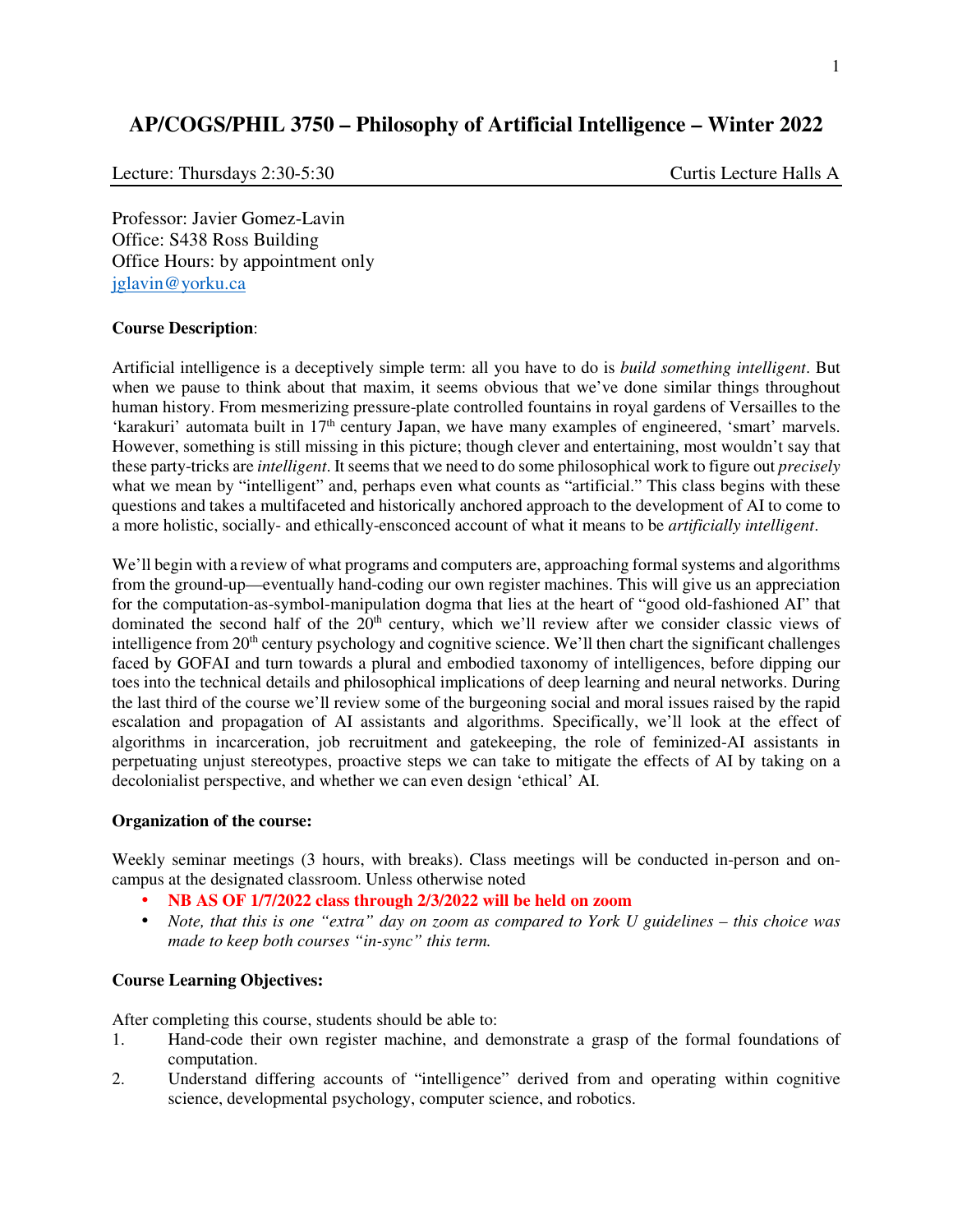- 3. Understand the historical roots, trends and challenges faced by paradigms in AI research and development.
- 4. Understand the social and moral risks posed by the widespread and undertheorized adoption of AI assistants and algorithms.
- 5. Demonstrate an ability to charitably engage with interdisciplinary sources from a range of media types (including video, technical reports, publications and books).
- 6. Demonstrate an ability to write in a succinct, clear, and charitable manner either via two essay based tests or a short research paper.

# **Course Prerequisites**:

Prerequisite / Co-requisite: AP/PHIL 2160 3.00 or AP/PHIL 2240 3.00 or permission of the instructor.

# **Technical Requirements for Taking the Course**:

This course is designed to be in-person, as such we expect meetings to take place in-person and on-campus throughout the Winter semester. Students should be prepared for the possibility that the some or all meetings in the course become fully remote, with meetings being hosted on Zoom, as circumstances require. In order to fully participate in Zoom meetings, students should ensure that they have access to a stable, higher-speed internet connection, as well as a computer with a webcam and microphone, and/or a smart device with these features. Students should bring such a device to class as well, in order to complete in-class, online hosted assignments as needed.

All assignments except for in-class exams, the schedule of readings, course announcements, and course policies will be posted to the eClass site for this course. All assignments—including in class quizzes—will either be submitted via eClass, a York U hosted Qualtrics link created by the instructor, or completed within the eClass interface (e.g. posting on discussion forums). The instructor will also use eClass as their primary way of communicating with students.

Students are expected to follow the most up-to-date safety protocols laid out by the Province and by York University, including completing daily screenings. For more information, see: https://www.yorku.ca/bettertogether/students/. Students should be prepared for the possibility that class be held fully remotely, via Zoom, depending on the evolving circumstances of the COVID-19 pandemic.

# **Course Requirements**:

Each week will feature at least two primary readings. These are often difficult texts and will reward multiple reviews. Expect to spend at least two hours outside of class on these texts per week.

**Weekly quizzes: 33%** Ten short answer quizzes (and one homework assignment) will be administered at the beginning of class – via an eClass or Qualtrics link. Each assignment is worth 3% of your total grade. If you have a valid excuse (e.g., illness, religious observance etc.) you will be provided a secondary link to a similar quiz to be completed within an agreed upon timeframe. You are still responsible for knowing the material covered in class. Each quiz will have a series of short and essay questions that you'll be asked to answer based on that week's reading. You must be in class to complete the quiz, unless otherwise noted.

# **Midterm Exam: 30%**

The midterm will be held March  $3<sup>rd</sup>$ . The exam will feature a series of short-answer and lengthier essay questions. No aids (e.g., notes, books, electronic devices etc.) are permitted unless otherwise specified by the University's Student Accessibility Services ("SAS"). Any student seeking accommodations (e.g., extra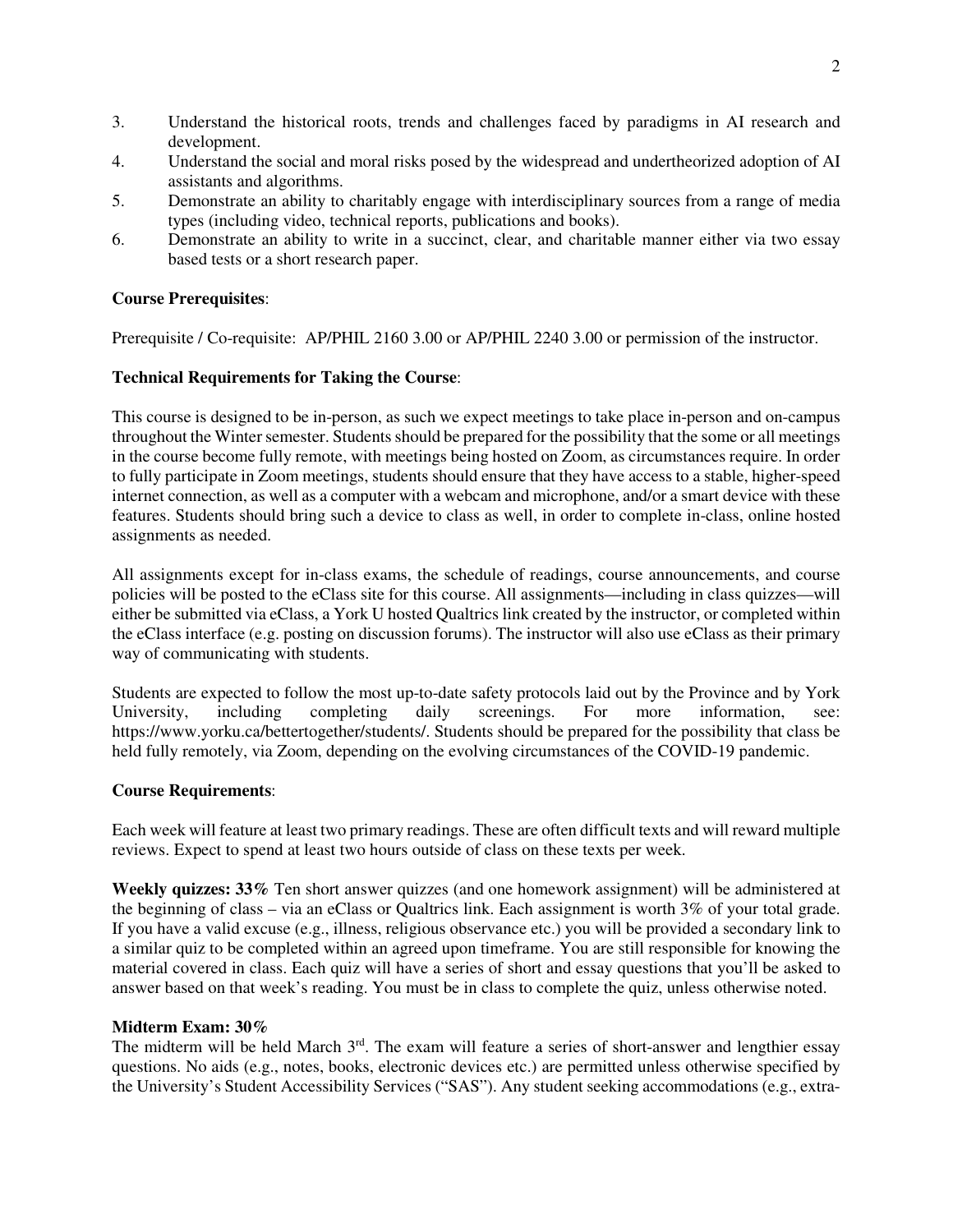time, alternative test-location etc.) must have communicated with SAS and completed their required procedures *prior* to the test date.

#### **Final Paper xor Final Exam: 30%**

In this class you will have a choice, to be made March  $17<sup>th</sup>$ , as to whether you will complete a final, IBAC styled, paper (2000-3000 words) or complete a final, in class essay based exam. The paper will be broken up into a series of graded components, late papers may be docked 5% of the total paper grade each day they're late. You cannot complete both for a grade.

#### *Paper Option:*

I will pass around topics and a rubric on March  $10<sup>th</sup>$ . Topics and abstracts will be due March  $24<sup>th</sup>$ (5%). Your background section (1000 words or so) will be due March  $31<sup>st</sup>$  (5%), your analysis section will be due the following week (April  $7<sup>th</sup>$ ) (5%). Your final paper will be due on or around the same day as the final exam (TBD) (15%).

#### *Exam Option:*

The exam will be in-class, no-notes or books, on the final exam date (TBD). It will be similar to the midterm exam (2hrs).

#### **Participation and Attendance: 7%**

Students are expected to attend each class and participate in the discussion sections. Participation will be noted.

#### **Grading:**

Weekly quizzes will be graded as Exemplarily, Pass, or Fail, with a corresponding point reduction. The chart below details how to convert your overall weekly quiz grade to letter grades for that portion of the course:

| $\ddot{\phantom{a}}$<br>$A^*A^*$ | (4.1)<br>$\overline{1}$    | " $B+$ "                         | $\mathbf{B}$ " | $\epsilon$<br>$\cdot$ , $\cdot$ , $\cdot$<br>$\mathsf{c}\mathsf{t}$ | $\mathcal{L}$<br>◡                       | $\mathrm{H}^{\prime\prime}$                            | 55<br>╜                 | $\mathcal{C}(\mathbb{Z})$<br>∸ | $\cdots$ |
|----------------------------------|----------------------------|----------------------------------|----------------|---------------------------------------------------------------------|------------------------------------------|--------------------------------------------------------|-------------------------|--------------------------------|----------|
| 21.22<br>$31 - 33$               | 7-30<br>$\sim$<br>$\sim$ 1 | $23 - 26$<br>$\angle 3 - \angle$ | $20 - 22$      | 10<br>16-19                                                         | $\sim$<br>$\sim$<br>ו – ו<br>- 10<br>1 J | $\sim$<br>1 <sub>0</sub><br>$10 - 7$<br>$\overline{1}$ | $\sim$ $\sim$<br>$\sim$ | $4 - 0$                        |          |

Exams and paper components will be graded letter-wise (i.e., A+, A, B+, B etc.). For the purposes of estimation, when converting from a ordinal (letter) scale to a continuous (percentage) scale, *I* use a truncated measure that corresponds more closely to US American standards (e.g.  $A + = 95\%$  or greater,  $A = 90-94.9\%$ , and so forth) rather than York's bizarre percentage-conversion guidelines (where an A can be anywhere from an 80-89 but a B only covers half the range [i.e. 70-74]). Bear in mind that percentages are estimates, *letter grades* are what are entered into York's system at the end of the semester.

If you wish to estimate your final grade, convert respective letter grades into a ballpark percentage score, add the scores together and divide by three, then reconvert the result into a letter grade using the same scale as before. This is, of course, only a rough estimate as it would not include your participation grade.

Here's an example below that uses York's typical percentage-conversion guidelines:

| <b>Weekly Quiz Score</b> | Midterm | <b>Final XOR Paper</b> | <b>Estimated Grade</b> |
|--------------------------|---------|------------------------|------------------------|
| $125 \rightarrow B+$     |         |                        |                        |
|                          | 85      |                        | $77+85+73 = 78.3$ rep  |

*Conversion: B+* ish

Depending on participation grade it could stay as a B+ or become a B or an A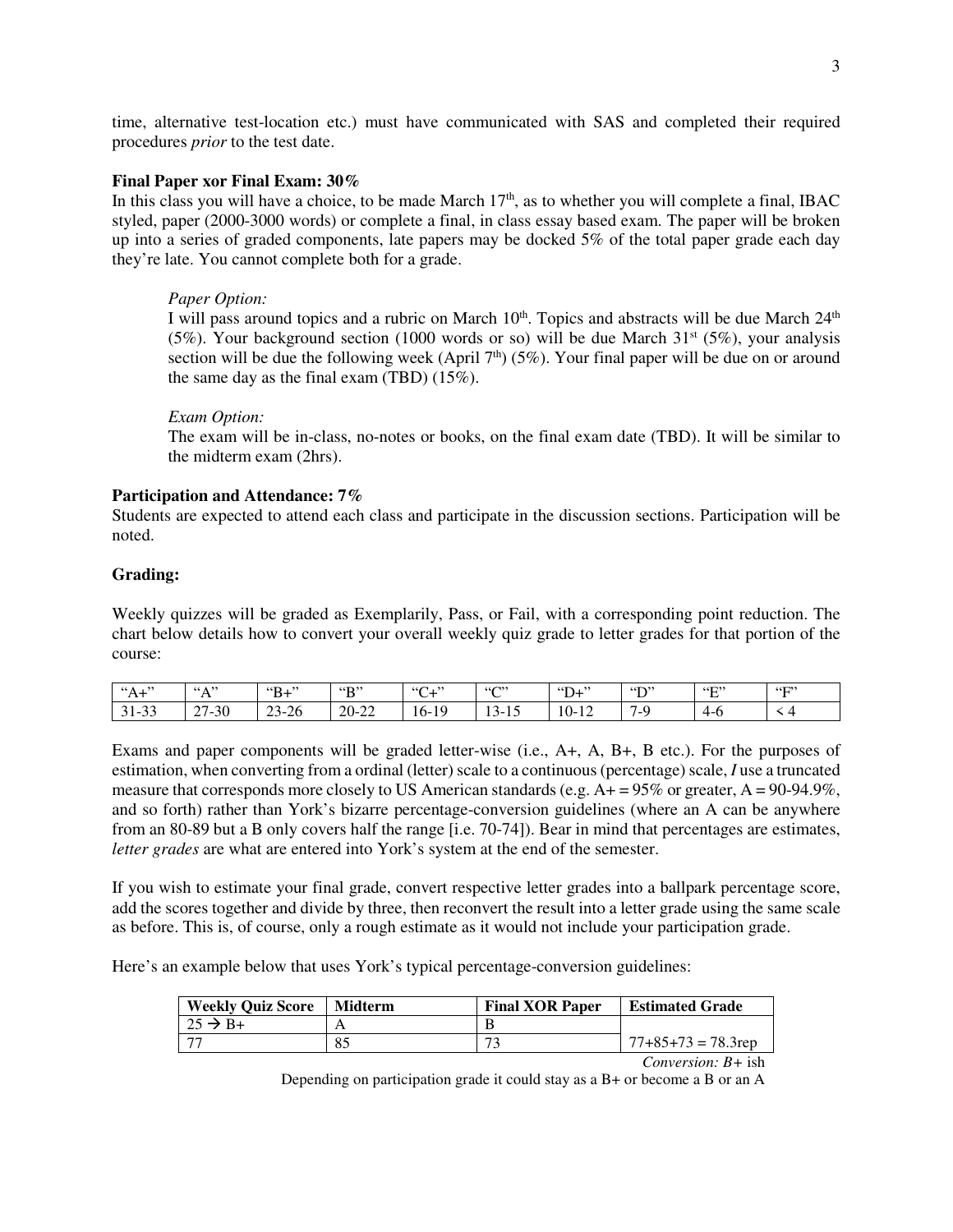*"Wait, why can't our work just be graded along a percentage scale?"* This is good question, but ultimately, as a third-year philosophy course, our task is not to memorize a series of facts or formulae, but rather to identify, critique and build written arguments that are often more than the sum of their parts. As such it's not feasible or even pedagogically sound to assign a *quantitative* score to most work in this course. What makes one argument or essay a 90% instead of a 85% or "5" instead of a "6"? Why not a "5.5"? Why not a "5.5*2*"? and so on. Why is one component (e.g., have a thesis statement) worth 1 point and not 2, or three?

Rather, if it helps, you can think of the letter grades as follows: "A+" Excellent, really stand-out work. "A" Very good, no obvious flaws or errors. "B+" Entirely satisfactory, but missing a few details. "B" satisfactory, but missing some key details or elements. "C+" Not entirely satisfactory, though perhaps shows genuine effort. "C" borderline satisfactory, barely meets the criteria set out. "D" incomplete or otherwise marginally acceptable etc.

# **Policies:**

- I only allow incompletes (DEF grades) for genuinely extraordinary reasons.
- I do not provide extra-credit opportunities.
- Keep in mind that I may not respond to your email outside of business hours (e.g., in the evening, over holidays, or during weekends).
- **Plagiarism and Cheating**: Under no circumstances will plagiarism or cheating be tolerated.

**Attendance**: Attendance is mandatory, with exceptions due to illness, permitted excuses as required by university policy, and failure to pass the YU screen daily screening. In the event you cannot attend in person class, you must still complete the daily quiz during the start of our class time, as it will be made unavailable shortly afterwards. If you continuously miss class, I may contact you to discuss options for your future in the course. Attendance and active engagement are the keys to successfully completing the course.

**Exam makeups**: Alternative arrangements and makeups will not be allowed, except as required by university policy: e.g., if the course is required to move online, alternative arrangements (e.g., an essay exam delivered via eClass or Qualtrics) will be devised.

**Assignment Submissions**: Assignments will be submitted via eClass or qualtrics. Additionally, I may request that you print out and hand in hardcopies of your papers and their subcomponents at the relevant point in the semester.

**Papers:** Late papers may be accepted at the instructor's discretion, if there are circumstances calling for an extension. Papers turned in late without reasonable mitigating circumstances may incur a half letter grade reduction in the overall grade. It best that you contact me as soon as possible if you're going to be late (preferably before the due date).

**Contacting the instructor**: You should contact the instructor via email or the eClass direct message function. Please note that we will be responding to messages within 24 hours during working days (i.e. not on weekends or holidays).

**Academic honesty and integrity:** In this course, we strive to maintain academic integrity to the highest extent possible. All submitted coursework must be an expression of the student's own understanding and ideas. Please familiarize yourself with the meaning of academic integrity by completing SPARK's Academic Integrity module at the beginning of the course. Breaches of academic integrity range from cheating to plagiarism (i.e., the improper crediting of another's work, the representation of another's ideas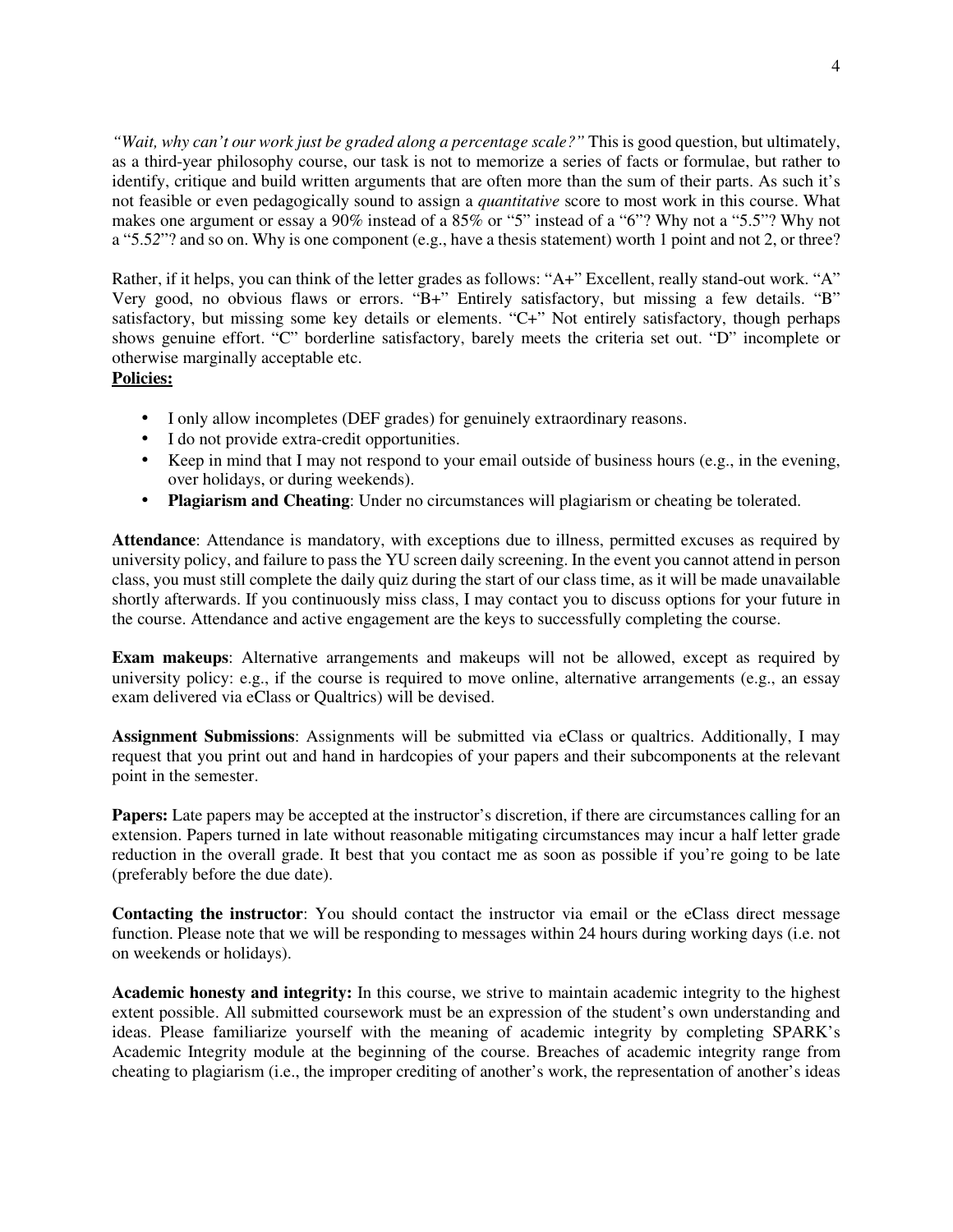as your own, etc.). All instances of academic dishonesty in this course will be reported to the appropriate university authorities, and can be punishable according to the Senate Policy on Academic Honesty.

**Turnitin:** To promote academic integrity in this course, students will be normally required to submit their written assignments to Turnitin (via the course eClass) for a review of textual similarity and the detection of possible plagiarism. In so doing, students will allow their material to be included as source documents in the Turnitin.com reference database, where they will be used only for the purpose of detecting plagiarism. The terms that apply to the University's use of the Turnitin service are described on the Turnitin.com website.

**"Closed-book" policy:** It is expected that students will complete in-person quizzes and exams on their own without help from any other person, and without access to notes, articles covered in class, or other materials that have been provided over eClass. These quizzes and exams are designed so that you can complete them without referring to minutia in the text, and doing so with consume valuable time that would be better used in thinking through the essay and answer prompts. In the event that the course is moved online, quizzes and exams may be "open book" at the instructor's discretion. In this event, more information will be provided. Intellectual property: All course material (this syllabus, power points, assignments, paper rubrics, etc.), except the outside assigned articles, is the intellectual property of the course instructor and cannot be reproduced in any way without my permission. Assigned articles are the intellectual property of their respective copyright holders and usually cannot be reproduced or posted publicly.

**Course recordings:** Any recordings for this course should be used for educational purposes only and as a means for enhancing accessibility. Students do not have permission to duplicate, copy and/or distribute the recordings outside of the class (these acts can violate not only copyright laws but also FIPPA).

**Student conduct:** All students are expected to treat their fellow students and the instructor with respect and charity, both in class in person and on any of our online platforms. Especially through mediums like Zoom and the course eClass, no form of harassment, trolling, or disrespect will be tolerated.

**Student Accommodations:** We are committed to fairly accommodating students with disabilities. Please contact the instructors and Student Accessibility Services (https://accessibility.students.yorku.ca/) as soon as possible, and we will all work together to find a fair accommodation. Note that in addition to sending the letter, accommodations for individual assignments must specifically be requested well ahead of the assignment's deadline.

#### *When we zoom:*

**Zoom sessions:** For those attending the live Zoom classes, you are not allowed to take any screenshots or recordings of any kind. This is to respect the privacy of your fellow students. Recordings of the lecture portions (which only involve myself) and my slides will be made available on eClass. You also do not have permission to reproduce any lecture recordings on any platforms or websites outside of eClass.

**Video policy:** I understand that some of you might have privacy concerns about using your video during Zoom classes, and that others might have limited internet bandwidth that might make live-streaming difficult. Therefore, it is not required that students have their videos on if meetings must be moved online. That being said, having video cameras on can make a big difference in terms of creating a sense of community within our class, so that we feel more like a normal, in-person classroom. For this reason, I do very sincerely encourage you to use your video as much as possible if privacy or tech issues are not preventing you from doing otherwise. If you do need to keep your video off, please be sure to put a profile photo on your Zoom account, so that your classmates feel like they are talking to a person, rather than a black box with a name in it.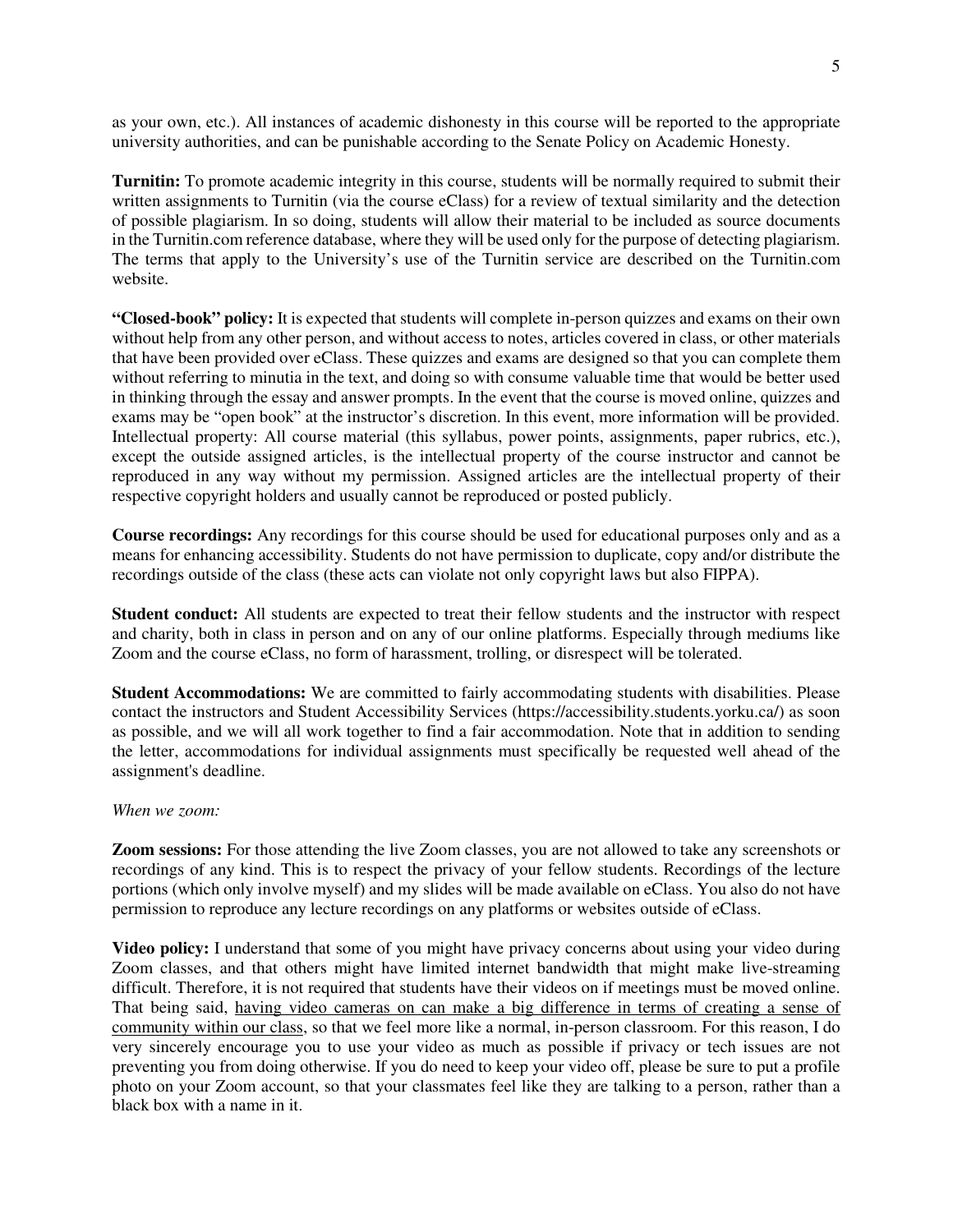**Zoom Chat policy**: If meetings are held on Zoom, the option to privately message other students in the chat will be disabled. Messages in the public chat should be respectful and stay on point.

# **Texts**

Papers and readings will be posted on our eClass site. It is your responsibility to check the eClass site for new readings as they are made available. Please read readings ahead of the schedule class time.

|                | <b>Date</b> | <b>Topic</b>             | <b>Reading</b>                                       | A. 1                     | A. 2           |
|----------------|-------------|--------------------------|------------------------------------------------------|--------------------------|----------------|
| $\mathbf{1}$   | $13 -$      | syllabus day: what       | Corbyn, Z. (2021) "Microsoft's Kate Crawford:        | Q1                       | $\overline{a}$ |
|                | Jan         | does it mean to be       | 'AI is neither artificial nor intelligent"           |                          |                |
|                |             | artificial               |                                                      |                          |                |
|                |             | No class -               | Watch prerecorded video (to drop $\sim$ 1/11/22) and |                          |                |
|                |             | <b>Prerecorded video</b> | complete Quiz on Qualtrics.                          |                          |                |
|                |             | to be Watched!           |                                                      |                          |                |
| 2              | $20 -$      | <b>Defining programs</b> | Carter, M. Chapter 7 "Formal Systems" & Chapter      | $\overline{\phantom{a}}$ | Homework       |
|                | Jan         | and computation.         | 8 "Computability"                                    |                          | assignment     |
|                |             | <b>On Zoom</b> (links on | optional: Chapter 9 "Universal Machines"             |                          | -- counts      |
|                |             | eClass)                  |                                                      |                          | as $Q2$        |
| 3              | $27 -$      | What counts as           | <b>James, W.</b> (1890/1918). "The scope of          | Q <sub>3</sub>           |                |
|                | Jan         | intelligence?            | psychology"                                          |                          |                |
|                |             |                          | Krakauer, J. (2019) "The intelligent reflex"         |                          |                |
|                |             | <b>On Zoom</b> (links on | Fodor, Jerry (1985). "Precis of Modularity of        |                          |                |
|                |             | eClass)                  | Mind" 1-5.                                           |                          |                |
| $\overline{4}$ | $3-Feb$     | <b>Turing Machines</b>   | Haugeland, J. (1989) "Computer Architecture"         | Q <sub>4</sub>           |                |
|                |             | and GOFAI                | (selections)                                         |                          |                |
|                |             | <b>On Zoom</b> (links on | *Video: "Algorithms: The Secret Rules of Modern      |                          |                |
|                |             | eClass)                  | Living"                                              |                          |                |
|                |             |                          | Crane, T. (2003) "Computers and Thought"             |                          |                |
| 5              | $10-$       | Wither (gof)AI?          | Dryefus, H. (1992) Introduction to "What             | Q <sub>5</sub>           |                |
|                | Feb         |                          | Computers Still Can't Do" (selections)               |                          |                |
|                |             |                          | Brooks, R. (1991) 'Intelligence without              |                          |                |
|                |             |                          | Representation"                                      |                          |                |
|                |             |                          | Gopnik, A. (2019) "What babies tell us about AI"     |                          |                |
| 6              | $17-$       | <b>Plural approaches</b> | Dennett, D. (1991) "Real Patterns"                   | Q <sub>6</sub>           |                |
|                | Feb         | to intelligence(s)       | Gopnik, A. (2017) "An AI that knows the world        |                          |                |
|                |             |                          | like children do"                                    |                          |                |
|                |             |                          | Clark, A. (1997) "The situated infant"               |                          |                |
|                | $25 -$      | no meeting               | <b>Spring Break</b>                                  |                          |                |
|                | Feb         |                          |                                                      |                          |                |
| 7              | 3-Mar       | Midterm                  | Midterm                                              | Q7                       |                |
|                |             |                          |                                                      | Midterm<br>evaluation    |                |
|                |             |                          |                                                      |                          |                |
| $\,8\,$        | $10-$       | <b>Connectionism and</b> | Buckner, C. (2019) "Deep learning: A                 | Q8                       | Intro to       |
|                | Mar         | <b>Machine Learning</b>  | Philosophical Introduction"                          |                          | paper          |

**READING LIST DRAFT 1 [1/7/2022]**